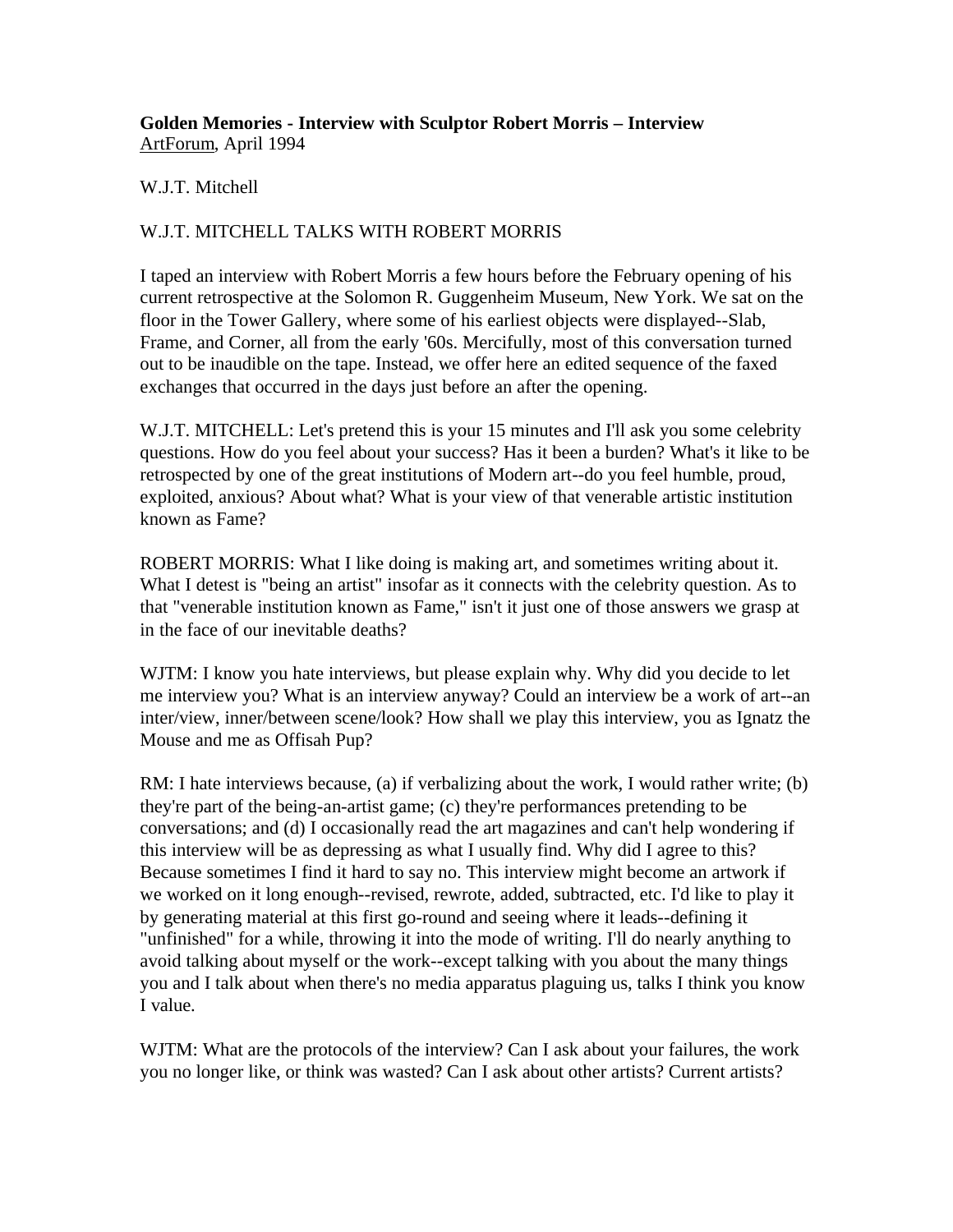Artists whose work you admire, or despise? What do you think of contemporary political art?

RM: The protocols should be mutually agreed upon. I don't generally segregate my efforts into successes and failures; sometimes things are abandoned, and once in a while they return in other forms, media, etc. I have little to say about other artists and I fail to keep up much with what's current. I have no thoughts on contemporary political art.

I admire any number of artists of the past; the only one I vaguely despise is Picasso. As to influence, Marcel Duchamp is obvious. Less obvious perhaps was my first wife, Simone Forti, who set the agenda for the Judson group--rule games, task performances, the use of objects to generate movement, the use of text in performance. Yves Klein was an early force for me in his use of the body to make marks, his strategy of performance as artmaking, his easy movement between a space of emptiness or monochrome unity and an emphasis on the body, his use of text and of the elements of air, fire, and water, and his rejection of the notion of art as media bound.

WJTM: How is "History" a factor in your art--i.e., world-historical events like the Cuban missile crisis or the Vietnam War, or eras like the cold war or the post-cold war period? Do you feel that your art indirectly narrates some historical sequence in American culture? What sorts of histories have you felt responsible to, and what sorts of art history? A related question: what about memory? Some of your pieces seem designed mainly to show the dissolution of memory, its dispersal into enigmatic fragments of a "whole" that was itself already an assemblage of fragments now forgotten. Do you want your images to be memorable? Do you want to be remembered as a creator of images? How do you want to be remembered, how historicized?

RM: I responded in my aRT to the moments that you mention; whether those responses add up to a narrative seems doubtful. I haven't felt responsible but in some cases responsive. I've been interested in memory and forgetting, fragments and wholes, theories and biographies, disasters and absurdities, and drawing but not dancing in the dark. As for memorable images, one I consider a total failure and mistake, the 1974 poster of myself with chains and a Nazi helmet, seems destined for a Guggenheim T-shirt.

What about memory? I can remember so many different reactions to various works, some of them varying wildly over the years. I could discuss this phenomenon in terms of theoretical notions about interpretation: how art permits relatively sustained periods of puzzlement and deferred responses--"delays"--in terms of "truth." But I want to open up the subject of memory as the subjectivity of memory, as the genealogy and/or etiology of certain feelings. (Wittgenstein: "On the other hand one might, perhaps, speak of a feeling 'Long, long ago,' for there is a tone, a gesture, which goes with certain narratives of past times.") And here we enter a tangled, murky zone where phantasy and images, desire and loss, and wit and guilt reside. Joseph Brodsky once said something to the effect that one of his strongest visual memories was of sitting on a wooden porch in Russia at the age of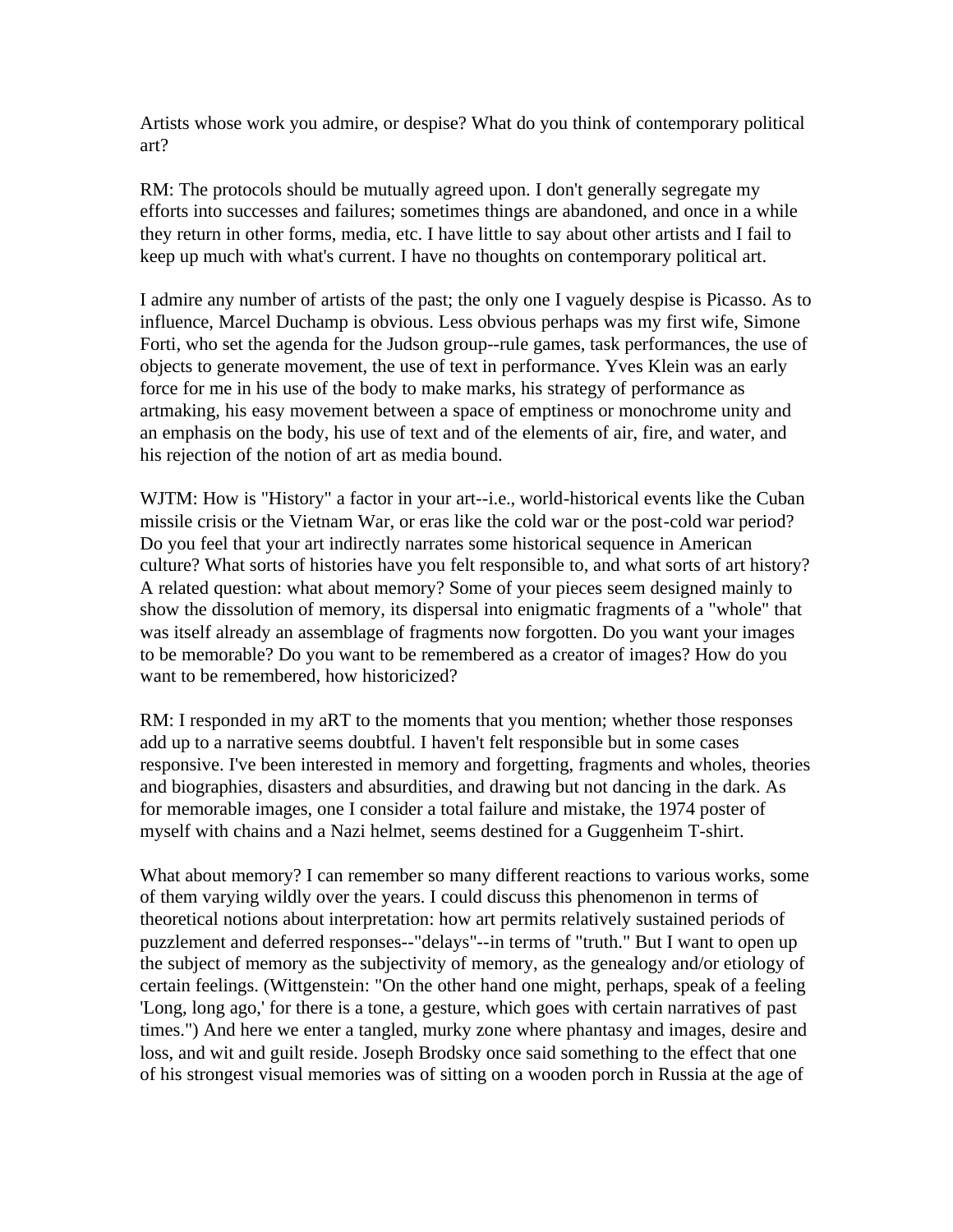five, looking out at a muddy road, and wearing green rubber boots: "Maybe I'm still there," he said.

Rather than discussing how some of my works have involved themselves with memory, I want to point to the texture of that involvement, to that density of feeling, to the simultaneous recovery and loss that memory delivers to us, that particular kind of death we never escape. And if there is this, there is also much in each individual's history that cannot be remembered directly but that shapes one's desires and one's character. "What about memory?" An expanded answer would examine how certain images in the work issue from memories both conscious and unconscious, and how these reveal and disguise, stand as metaphors that play out and play back. If all we ever do is move our bodies, as Donald Davidson has noted (Davidson allows such things as lying and standing fast as body movements), our current motions and their effects resonate to a past that is as compelling as it is irrecoverable. The drawing out of this side of memory as source and force in shaping particular works is not perhaps for me to try.

Some works might be looked at as strategies for forgetting. Some of the so-called "Anti Form" pieces of 1967-69 were capable of an indeterminate set of formal "moments" without any final configuration; they worked to "forget" their form. And that strategy itself is invariably "forgotten" as the works recede in time, for when others attempt to reinstall one of these works they invariably construct it from a photograph, as if the work had only that one possible shape. I myself succumbed to such loss of memory in installing some of these works in the Guggenheim retrospective, and went by the photo in hand. (Wittgenstein: "Does he know that it is memory because it is caused by something in the past? And how does he know what the past is?")

How is it possible to remember--sitting in the Guggenheim with you, next to Untitled (Wall/Floor Slab), in 1994--that moment when I put the last nail into that piece, the first time it was built, one cold winter night in 1963 in an unheated loft on Fulton Street? Should I remember to/for you the sense that before me stretched eight square feet of as negative a sculpture as it was possible to make? Such memory degenerates into nostalgia now. How should I remember for/to you the context of those days, a time some felt was one in which Nietzsche's sense of "tragic truth" was being replaced by the "desperate truth" of questioning values and premises? How should I remember to/for you a sense of how the world felt, how nailing together a slab of gray plywood resonated to impulses compounded of desperation, humor, speculation, anger, indifference, malice, doubt? How antique, how naive it seems now, when some have construed being homosexual as being avant-garde. (Wittgenstein: "Remembering has no experiential content--Surely this can be seen by introspection? Doesn't it show precisely that there is nothing there?")

Guggenheim retrospective: retrospection involves memory. Old works are borrowed, some I haven't seen for thirty years. Dusty artifacts. I cannot replace a missing screw without permission from the owner. The dust of language covers these works. Their identities give way to the balance of how this one looks against that in a given space. Interior decoration becomes the concern. Memory vanishes.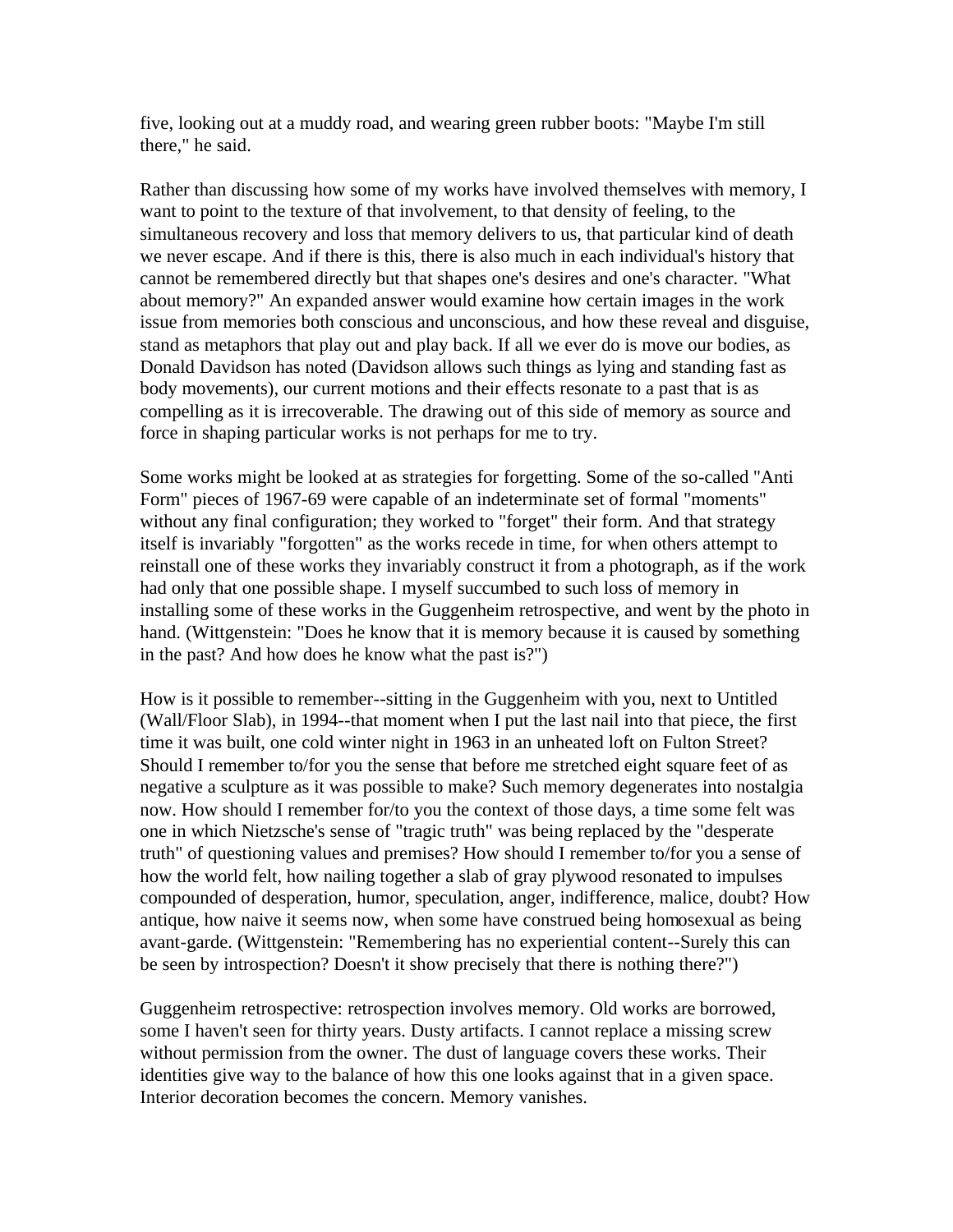Memory reads off fragments seen out of context. I leave fragments that will be read out of context: it was an investigation, there were accidents; desire and fear, loss and memory, repetition and abandonment, theory, speculation, and doubt all accompanied the enterprise. These and the perpetual question, the whispered conundrum, that has followed me since childhood: why is there something instead of nothing? Over and over again the mark gathers itself as a kind of membrane over absence. Movements of the body, the only movements there are, mark this membrane. Again and again the approach to touch its surface, to press, to rub, to mark. What are inscribed there are the signs of passing. These fall away into fragments, runes that stand in for the body that moved. If we are beings obsessed with asserting and interpreting, moving and signing, there is something undeniably agonistic about the game. Memory is delay. Memory is a fragment. Memory is of the body that passed. Memory is the trace of a wave goodbye made with a slightly clenched fist. Memory is politics. Memory is a loss. Memory is hunger.

Do I feel that my art narrates "some historical sequence in American culture?" Does narrative retrieve the fragment? Does interpretation come in the form of narrative? Do our movements form a narrative? Shall we descend to some form of Kantian epistemology, some sort of empiricist assumption of a given, the narrative grid, intervening between mind and world? If Fredric Jameson does this, should we? Then, like Jameson, should we delight in the contradiction of privileging space over time, excusing ourselves by appealing to the zeitgeist? You have gone to some trouble to dismantle such drivel.

". . . Some historical sequence in American culture?" Me and American culture. Up from the working class. Maniac for work. Work ethic. Workmanlike in the beginning--make a slab, make a column. Straightforward. Work alone with simple tools. Only what the unaided body can achieve with inexpensive materials. Watch time--"Time is money," they said, or "Time is all you've got." How long does it take to make a walnut box 9 3/4 inches on a side?

"History": terra moto. A shuddering of earth and memory. "What sort of histories have you felt responsible to?" If this is being asked of the artmaking, the answer is: none. Whose history is to be called "History"? Once I said that every history was someone's propaganda. (But do I remember this correctly? In what context did I say it? Do I begin to lose a grip on my own "history"?) Does memory form a history? How is a narrative obtained from its fragments? How do we identify whose memories form a history? What about the incomprehensible that has happened in our time--do we now know, for example, the real history of Albania? Add that to all the other events that we can hardly bear to remember but can't succeed in forgetting. There are too many corpses to count.

Stalin once remarked that the death of one man was a tragedy, the death of a million a statistic. I once quoted Beckett's Watt: "I am of the little world not the big world." Don't we wish. I made a work in memory of Alan Buchsbaum, one of several friends who have died of AIDS. The work was not a response to the "history" of this plague, not a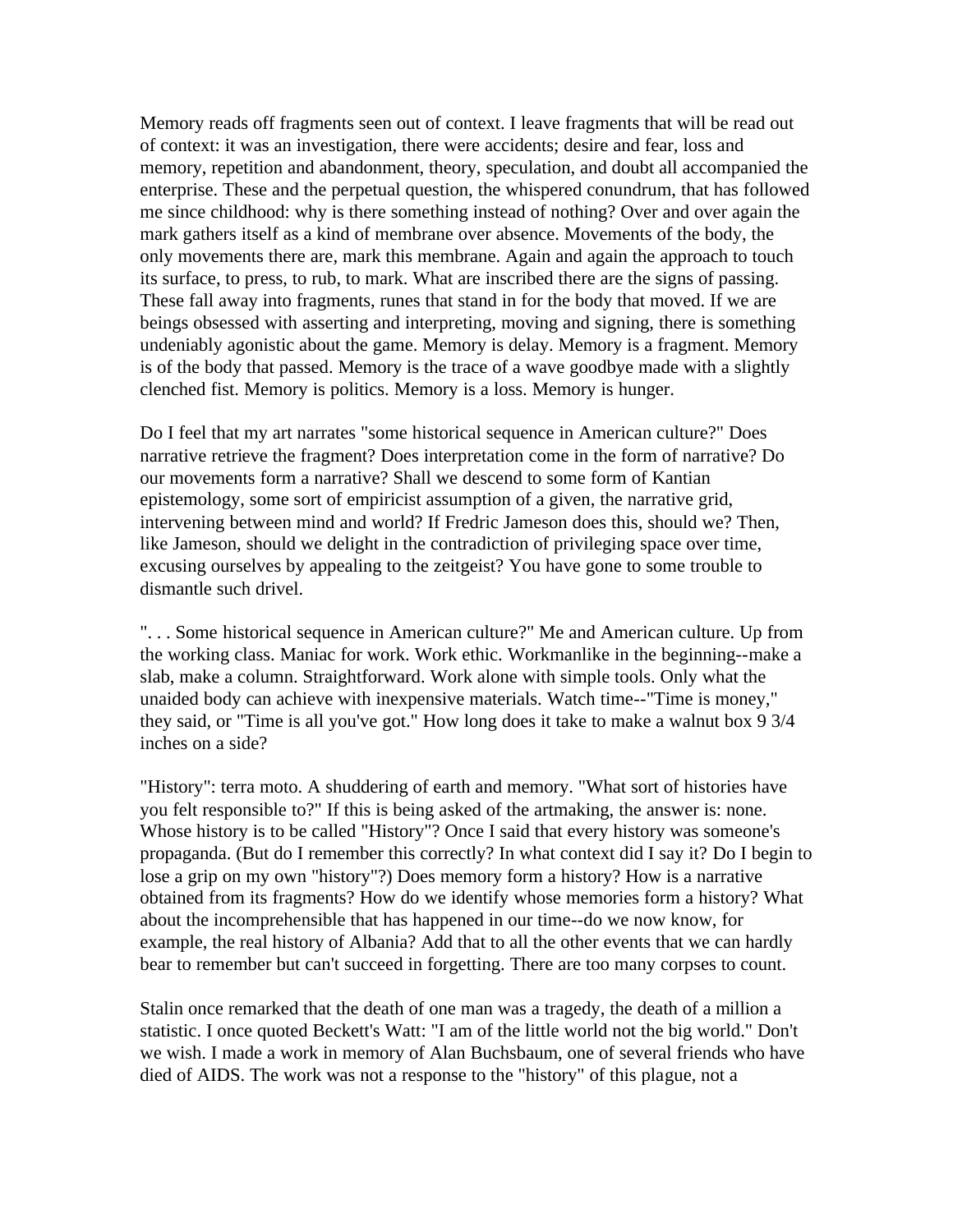historical response: the death of a single man, not the statistic. Pretending as hard as I can to be of the "little world."

"Do you want to be remembered as a creator of images?" My Schema M: at the apex of a triangle, the object; in the lower-left-hand corner, the self; in the third, lower-right-hand corner, the other. Following Davidson, language flows along the baseline between self and other. A second, inverted triangle above shares the object as its lower point; in the upper-left-hand corner, the text; in the upper-right corner, the image. In the lower triangle, it could be said that a philosophically realist version of the world is delivered by force of the antisubjectivist epistemology that flows along the baseline. Shall we, with a dotted, perhaps unconscious line, connect the other and the image at bottom and top on the right, and on the left, tie a social and symbolic line between self and text? (Continuing to play here, we could superimpose some shadowy third triangle, the Oedipal, at the appropriate register.)

As you pointed out when I first laid this diagram on you, all the corners can be permuted. But I leave it as it is, for now--even though the "image" corner wants to occupy the central point, causing a permutation of all the others. The image exerts pressure on the center, moves toward it out of its inertial mass, and will, eventually, migrate there. We know that in the future, image will triumph in its imperialistic conquest of the center. But for now: objects are what we make, images are what is done to us.

WJTM: The problem that initially brought us together was our mutual interest in the relation of art and language, visual experience and words. Shall we talk about this? This is where you get to interview me.

RM: I'm still interested in the old paragone, and still inspired by your work on the subject. I'm also interested in Davidson's work on language and radical interpretation. In his essay "A Nice Derangement of Epitaphs," Davidson looks at the interpretation of malapropisms and other misspoken expressions on the basis of "passing theories of meaning." Such passing theories supersede the "first meanings" with which the interpreter begins, for those meanings require a theory that is (a) systematic, (b) shared, and (c) prepared by conventions, while the interpretation of malapropisms involves us in a situation where interpreter and speaker do not share a language "governed by rules or conventions." The passing theories of meaning that come into play in such a situation are derived by "wit, luck and wisdom from a private vocabulary and grammar," and there is no "chance of regularizing, or teaching this process." Davidson concludes that "there is no such thing as a language, not if a language is anything like what many philosophers and linguists have supposed." He seems to imply that we do not have an adequate concept of language--that as it now stands, "language" is another reification. Linguists and philosophers have not sufficiently taken account of the art necessary to communication.

Yet we are beings who have our passing theories of truth by which we understand one another, more or less. And we continuously make and interpret assertions, which are all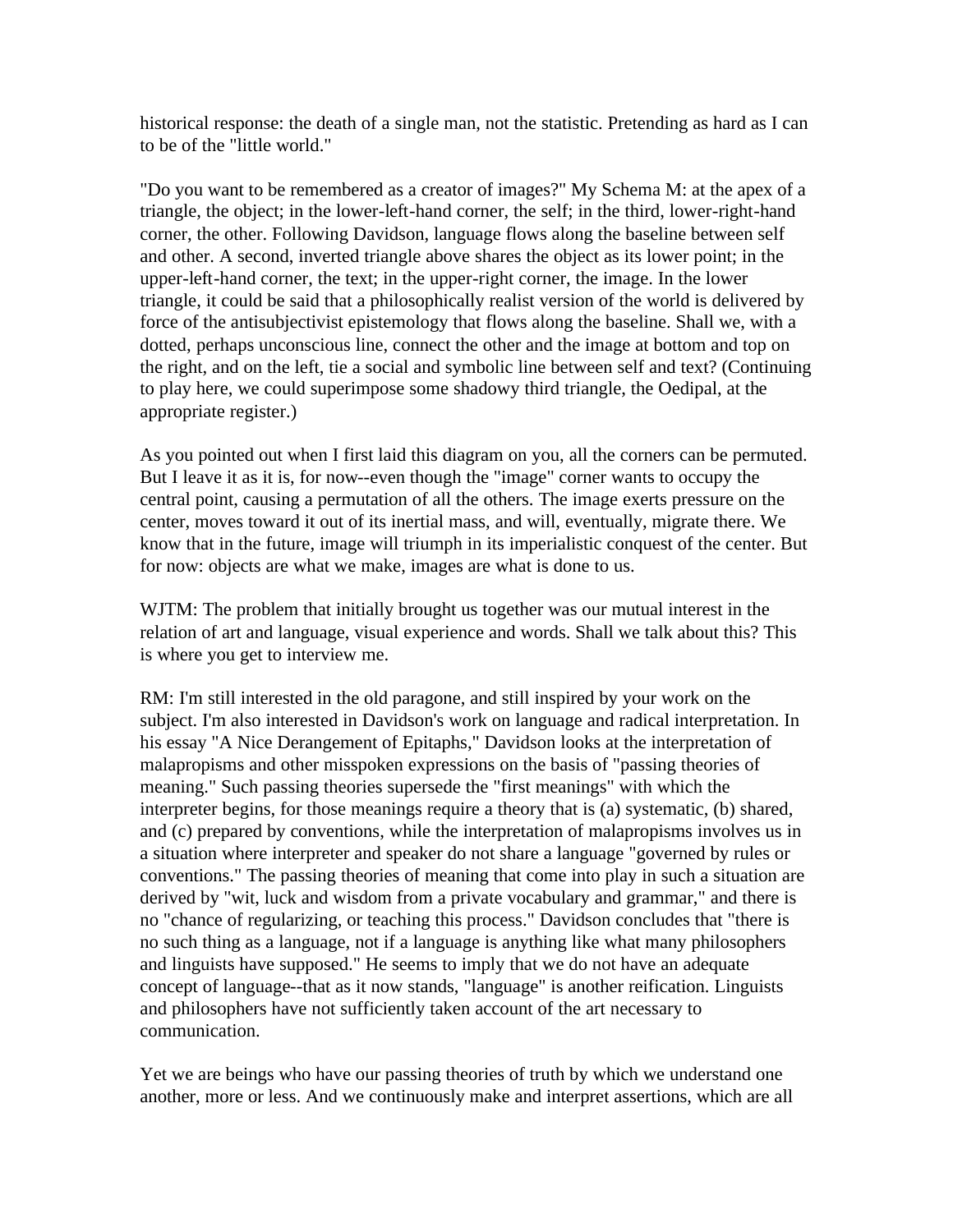produced by moving the body--by moving our mouths, to disturb the air, or our hands, marking surfaces. The questions I would put to you would be along the following lines: (a) given our obsessive activity as assertive/interpretive beings, could we theorize that what separates "art" (the term is another reification) from the rest of things is a "delay," a holding back of closure in the formulation of a theory of truth, an allowance for the play of repression to emerge, via transforming phantasy, within and beside the task of interpretation? The esthetic does seem to involve (partly) intellectual puzzlements, contradiction and paradox received as pleasure rather than problems, together with somatic sensory pleasure--all bubbling up in the permissive space of the delay, during which theories of truth are held in abeyance. Here not only Eros but loss, pain, guilt, and Thanatos are tolerated as pleasures--as if for a brief moment the dualistic and contradictory economy of the unconscious were permitted acknowledgment and affirmation. (b) These reifications--art and text, poetry and philosophy, etc.--appear distinct and categorical only when seen from the point of view of medium. From the interpretive point of view, they appear as a continuum, mediated by the demands of the varying interpretive speeds that yield theories of truth (instantaneously in the case of everyday speech, delayed in that of literature or art). If we try to set them aside, could we arrive at a theory that would account for that slow passage of metaphor into truth, not to mention having knocked a few rough edges off the old paragone? WJTM: I'm intrigued by the idea that art might be thought of as a sanctioned "delay" in the insistence on truth- is this so far from the old saw "The poet nothing affirmeth," or from John Cage's deadpan insistence that he had nothing to say and was saying it? But a "delay" suggests resumption after an interval. Why not call it, rather, a cancelation of the demand for truth? Otherwise you'll have to tell me what happens to the artwork when the delay is over. Does it then pass from metaphor back into truth--i.e., into prose, philosophy, assertion, objecthood? Or are you thinking of some indeterminate delay, in which a metaphor (or a work of art) might become literal, closed, assertive within a theory of truth, but then, for unpredictable reasons--a new interpretation or historical context, perhaps--might enter a new delay? I also wonder whether it's possible to reformulate this relation more positively, not just as a delay in a theory of truth, but as a switch-over to some other picture of theory, in which truth, assertion, and interpretation would be minor issues. Would all of this only bring us back to Kant and "the esthetic"? Does it make sense to speak of "passing theories of beauty"?

Also, before we knocked the rough edges off the "old paragones" in favor of a "continuum" of more or less speedy "passing theories" of truth, I would want to know if this really would produce a dereification of media, a deessentializing of categories like "language" and "art." Or would it jettison a set of "rough," qualitative distinctions (painting, photography, performance, poetry, etc.) in favor of a "smooth," quantitative continuum between fast and slow interpretive speeds? This would worry me, if only because it would picture the whole situation as homogeneous, and as regulated by binaries. I like the messiness and "roughness" of the qualitative distinctions among genres and media. The paragone (or difference) between painting and poetry (Lessing's problem) is quite different from the paragone between painting and sculpture (your problem). You said that Klein was important to you because he rejected the notion of art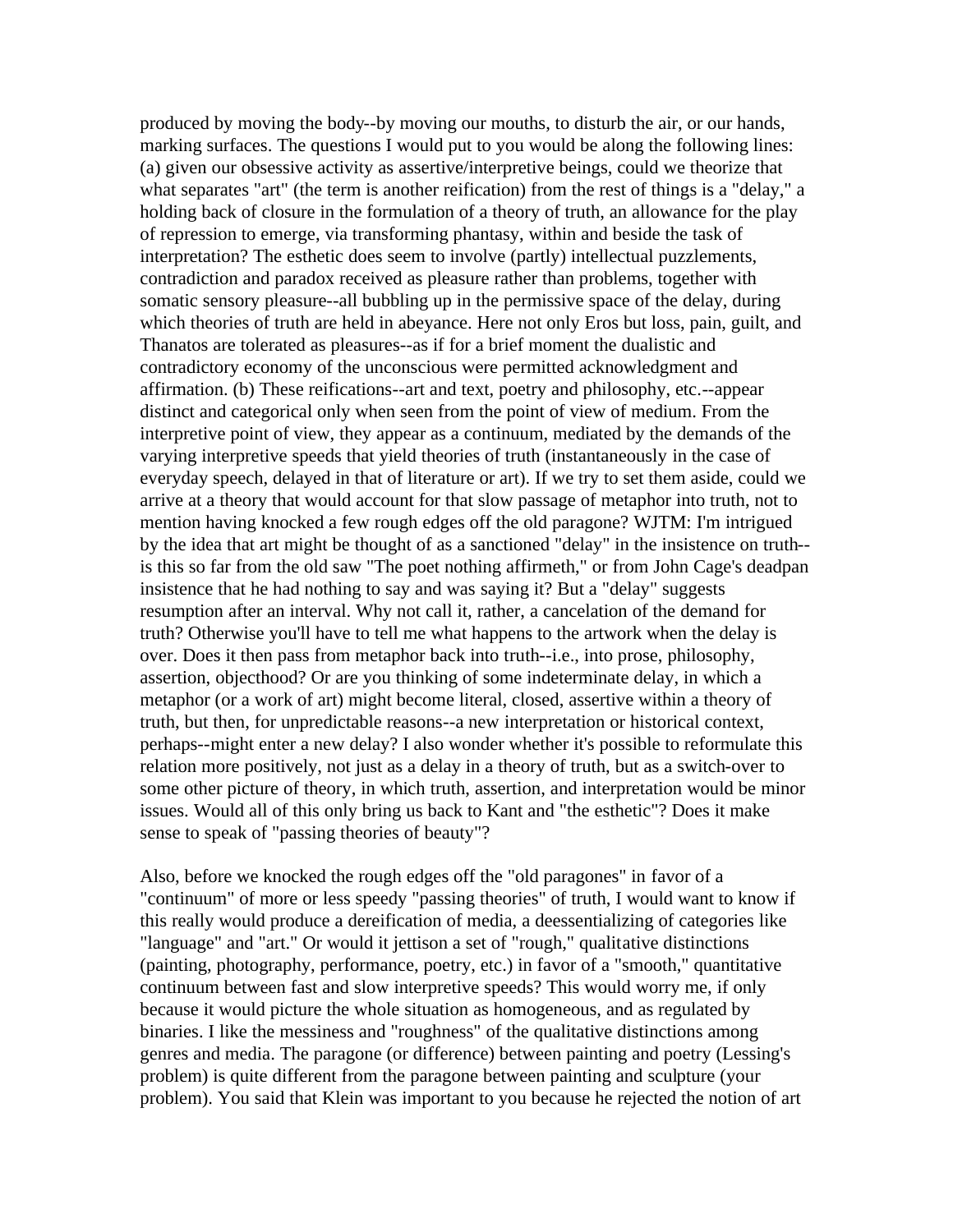as media bound, but you didn't mean that he saw art as indifferent to or independent of media: he worked with the body and with materials, and that meant thinking about their rough histories, their traditional constructions and relationships. Your own I-Box, of 1962, is sometimes described as "mixed media" (wood, painted Sculptmetal, photograph), and one reason I love that piece is that it explores the rough edges between media so knowingly; it doesn't smooth them over. And it only pretends to arrive at "a theory of truth." What it really does is put theories of truth on hold, and replace them with a fort/da game for adults.

RM: I don't think truth, assertion, and interpretation are ever minor issues in art. What I'm trying to do is to rethink them along other lines than I have in the past. As for the "delay," it leaves all media as they are. Their differences are still in place, maybe even more available to the perception of each one's concrete separateness. Precisely one of the things I liked in Klein's work was his use of multiple media. His artistic identity wasn't bound by allegiance to one or another.

I-Box has been pretty good with its delay. A real knuckleball. But eventually it too will recede into accepted "truth," its complexity/simplicity duly noted, its historical moment recorded. Then, probably, it will be difficult to "see" it anymore.

WJTM: Whom do you imagine as the beholder of your work? To whom is it addressed? Say something about your disillusionment with public art. What is the (non-?) relation of your work to mass culture? Do you think any of your objects will ever be seen as "classics," hypercanonized like Las Meninas, the Mona Lisa, the Demoiselles d'Avignon, certain Pollocks?

RM: I don't imagine a beholder. Art is a social activity; communicating--exhibiting--is part of it. I make art out of the contingencies of my experience. The response of the other might or might not resonate to mine.

As others have pointed out, the making of public art has often been conflictual. On the one hand, the demand for some unique work, some expression of radical subjectivity on the artist's part; on the other, the demand for reinforcing community values. Difficult to negotiate the contradiction. In the last few years an entire industry has arisen called "Public Art," but this is a form of exterior decor, complicit with the most callow demands of the architect.

Mass culture: the Guggenheim is making a scarf with a "Labyrinth" drawing on it, as well as that T-shirt. That's two relationships to mass culture right there.

Classics? I restored a 1955 Porsche Speedster. Now that's a classic.

WJTM: What's your favorite color? Astrological sign? Do you use cosmetics?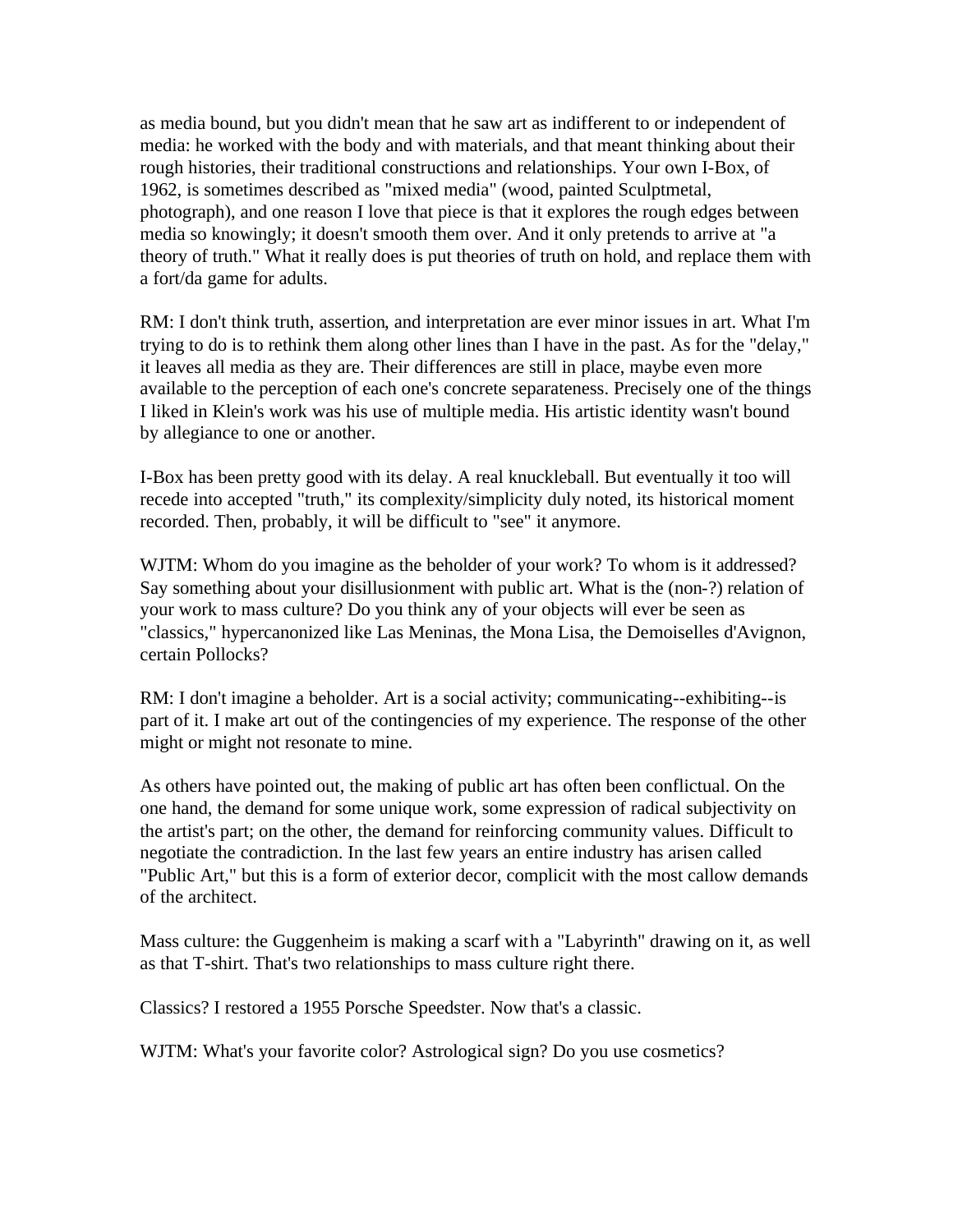RM: I thought once that gray was my favorite color. Aquarius. I don't use cosmetics, but ever since my daughter, at the age of five, asked "Daddy, why don't you buy some more white hair?," I've thought, longingly, of wearing a luxuriant wig.

WJTM: What difference would it make if the figure in I-Box was a woman? What about the role of sex and gender in your art? In your life?

RM: Maybe a woman would have to make another letter than an "I" with her body. Sex and sexuality have often shown up in the art; gender has been fairly straight, though I once wore a regal gown in one of Jill Johnston's '60s performances.

WJTM: What letter might be left for the female artist? O and S seem obvious candidates, but they display an obvious lexical lack. Do you have a photograph of yourself in that regal gown?

RM: I do not want to speak for women, or for what they might or might not want to do with their bodies. Perhaps an unprinted negative of R. M. curtsying in that regal gown lies buried somewhere in the archive of the late Peter Moore, tireless documentarian of marginal '60s performance art.

WJTM: Please explain the relationship between art and politics in 25 words or less. Do you feel that your art used to be more political, say in the '60s? How do you think the political conditions of art have changed during your career?

RM: If the essence of the political is the coercion of the other, by covert or overt means, to do one's will, then art always fails. (Twenty-five words exactly.) I was more political in the late '60s, but my art probably wasn't. During those years I was arrested with a classy crowd that included Dr. Spock and Noam Chomsky. I don't understand the phrase "political conditions of art."

WJTM: Darn, I was hoping you'd make sense of it for me. The Guggenheim is a notoriously problematic space for showing art. Your work is notoriously spacedependent; how do you feel it looks in Wright's building?

RM: I had dreaded the building, and was prepared to bate working in it. I thought the work would look terrible on the ramps without horizontal or plumb references. But when I got into the spaces, and began to feel them with my body, they felt good. Once I started installing I had no problem with Frank Lloyd Wright. I began to go down the ramps without lifting my feet--sort of skating along, with one hand sliding down the parapet. I would sit in smaller alcoves and look around at all the soft curves coming at me, or peer over the parapet and see all those curving walls below sweep into a tangent point just under me. I began to think of the place as the great "Ma" building, the great female space. I wondered what it would be like to lick the curve of the parapet wall all the way down. That I regarded the space as generous and female and that I had the privilege to put something in it is, I suppose, a rather specific gender response.